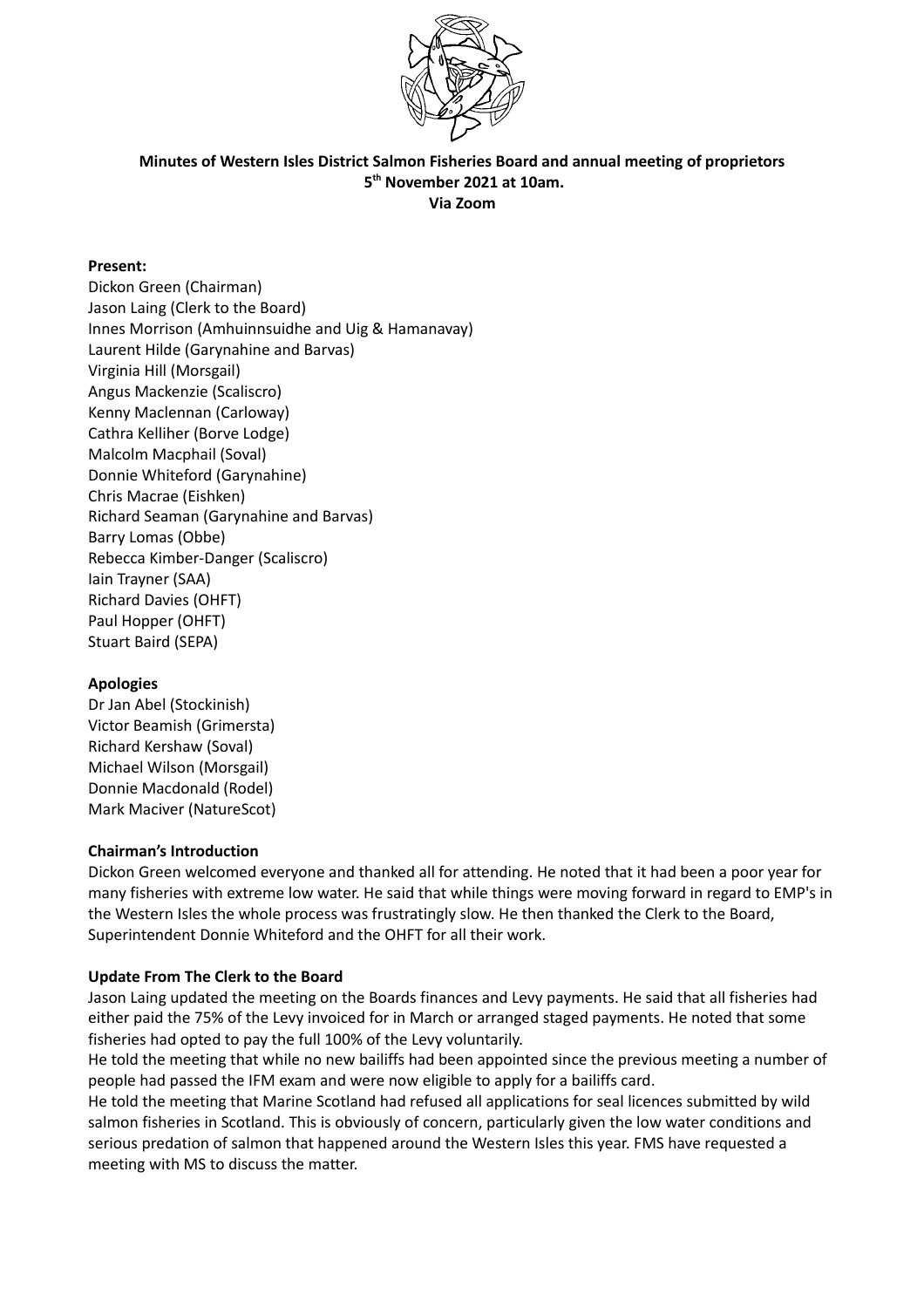# **Levies**

Dickon noted that a decision on the remaining 25% of the Levy needed to be made. He recommended that the Board invoice for the full 100% to ensure a strong financial position going forward.

Innes Morrison put forward a counter proposal that as many fisheries had been adversely affected financially the remaining 25% not be invoiced for but that fisheries be asked to make an equivalent contribution if they felt able to do so.

After discussion it was clear that while some fisheries were happy to be invoiced for the full amount, others were in favour of Innes's proposal.

Kenny Maclennan put forward an alternative motion that rather than asking for a contribution, the Board invoice for the remaining 25% but allow fisheries who have suffered financially as a result of the pandemic during the current financial year to opt not to pay this. Kenny's proposal was agreed by all present. It was agreed that this would be the last year that any concessions to the pandemic would be made and that it would revert to the full 100% being invoiced for in 2022.

### **Review of the 2020 Season**

It was noted that while some fisheries managed to have a reasonable season, the general theme was one of fish being unable to run the rivers due to drought conditions, and heavy predation at sea, both by seals and a much higher number of dolphins than usual.

Chris Macrae told the meeting that the best way to deal with situations like this was dams and the ability to release water. Stuart Baird (SEPA agreed this was sensible but pointed out that all dams needed to be registered and regularly inspected to comply with the law. He said he was very happy to advise any fisheries wishing to look at dams on the best way forward.

Laurent Hilde said that he had previously been told by someone in SEPA that SEPA would not support dams for any fisheries. Stuart expressed surprise at this and once again stated that he was very happy to advise. Richard Davies said that providing good biological reasons and making the case that Dams are sometimes needed to aid upstream migration is important. Stuart agreed with this.

Cathra Kelliher said that the Dam at Fincastle on Borve Lodge Estate is in danger of collapse and they have been struggling to find a way forward and have had no support from SEPA, who had advised that the dam should be allowed to revert to nature.

Richard Davies said they would help gather all the concerns that the fishery have and try and find a way forward. Stuart once again expressed surprise at the response Borve had had from SEPA. Kenny Maclennan said that the Board and Trust should engage with SEPA to find a way forward.

### **Bailiffing and Enforcement**

Donnie Whiteford briefed on the poaching situation, noting that the low water meant fish were particularly vulnerable in certain areas. He said that the response from the police over the course of the season had been mixed and often not helpful although Dickon, Donnie and Jason had met with the chief inspector who had stated the police would help where possible. Dan Sutherland, a wildlife officer based on the mainland had also been involved in assisting Island bailiffing efforts and had been over to Lewis and Harris for a joint operation.

There is one poaching case from this season being taken forward by police.

Sea patrols were discussed and a number of gaps identified as still not being covered. Chris Macrae suggested that a meeting with fisheries protection could be beneficial as they are often able to assist. AP: Donnie/Dickon/Jason to arrange a meeting with fisheries protection

A number of options to improve bailiffing efforts were discussed including greater use of technology and it was agreed to hold a bailiffs meeting in early 2022.

### **Members Interests**

Innes Morrison highlighted the need for transparency with regard to Board members interests and said members should be open with regard to possible conflict of interests.

This was noted and it was stressed that any change in circumstances or possible conflicts should be brought to the clerks attention for inclusion on the register of members interests.

AP Members interests to be a standing item on meeting agenda's going forward.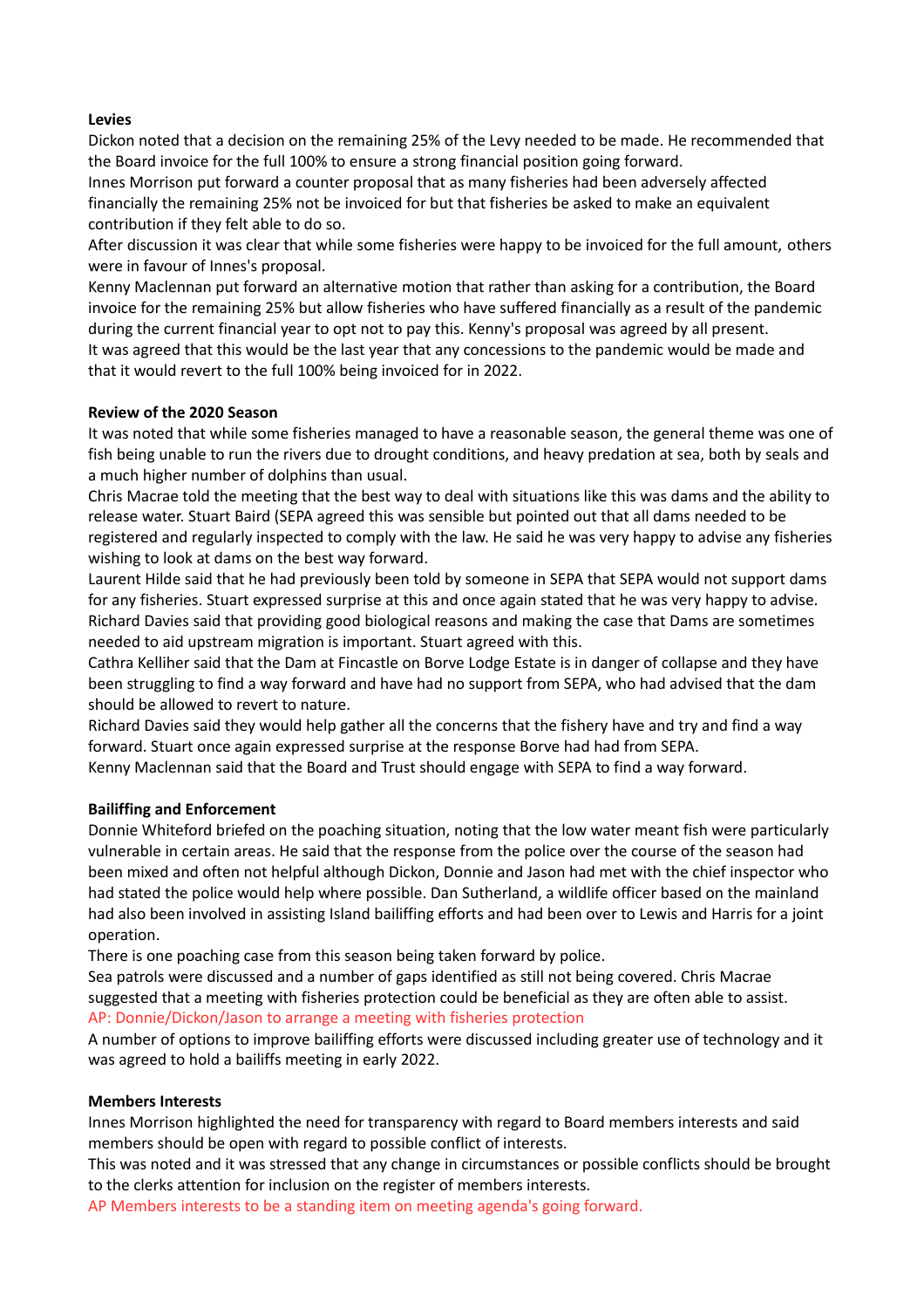# **Update from Richard Davies and Paul Hopper on OHFT**

Paul Hopper briefed the meeting about staffing changes at OHFT. Colin Flower has taken over from Carolyn Ferguson as admin assistant and they were able to recruit David Spray for three months over the summer as assistant biologist which had been a great help.

He briefed on the role OHFT had played in the West Coast tracking project which saw rotary smolt traps used on the Laxay and Grimersta rivers. The Laxay smolts were tagged as part of the wider west Coast Tracking programme while the Grimersta smolts were measured and weighed to ensure suitability for tagging next season with a view to seeing how long the smolts stay within Loch Roag.

He noted that the smolts trapped were the biggest in Scotland (of those trapped as part of the project) which bodes well for sea survival. Sweep netting also took place this year, on two sites at Eishken and Steinish for which OHFT received £6000 funding.

A coastal Fyke net was trialled in Little Loch Roag which caught sea trout and some smolts.

He briefed on the isotope study which is ongoing and seeks to establish the origins of sea lice on wild fish. The full sample of 30 needed for this study was achieved at Eishken and these are now being processed. He then told the meeting that negotiations with MOWI over the EMP for Loch Erisort were almost complete and the EMP was now as good as we could get it. Once signed off this EMP will be a template for other sites where EMP's are required.

He said that other survey work had taken place over the summer on various fisheries including some as part of the National Electrofishing Programme (NEPS)

Richard Davies then thanked the Trust staff for all their hard work, and thanked estates for their support. He noted that the skills learnt through the tracking programme will be very useful in other areas going forward.

He mentioned that while the results from the Laxay tagging programme and wider West Coast programme are important the tagging at Grimersta next year could be even more important and this will show how long smolts stay within the Loch Roag area – he noted that it has been found that in some areas smolts can hang around a sea loch for up to 5 weeks.

He said that the collection of data is crucial. He also agreed that the EMP's that are being introduced are not perfect but the best option in the current situation.

He mentioned the recommendations of the SIWG (Salmon Interactions Working Group) which are currently going through the Scottish Parliament and will introduce major reforms for the regulation of aquaculture. Stuart Baird said that it was looking like SEPA would be the overseeing body once the SIWG

recommendations are implemented. He said the new regulations would initially be for new sites with a delay before existing sites also fall under the new system. There would be a traffic light system depending on the sensitivity of the site with red areas (areas with higher interactions with wild fish) receiving greater scrutiny. He said the consultation on this would be out soon.

It was agreed it was important for the Board to respond once the consultation is open.

# **AOB**

There was no AOB

### **Date of Next Meeting**

The provisional date for the next meeting of the WIDSFB was set for Friday 25<sup>th</sup> 2022 February at 10am,

Venue TBC but it was agreed that meeting in person with options for virtual attendance was the preferred option.